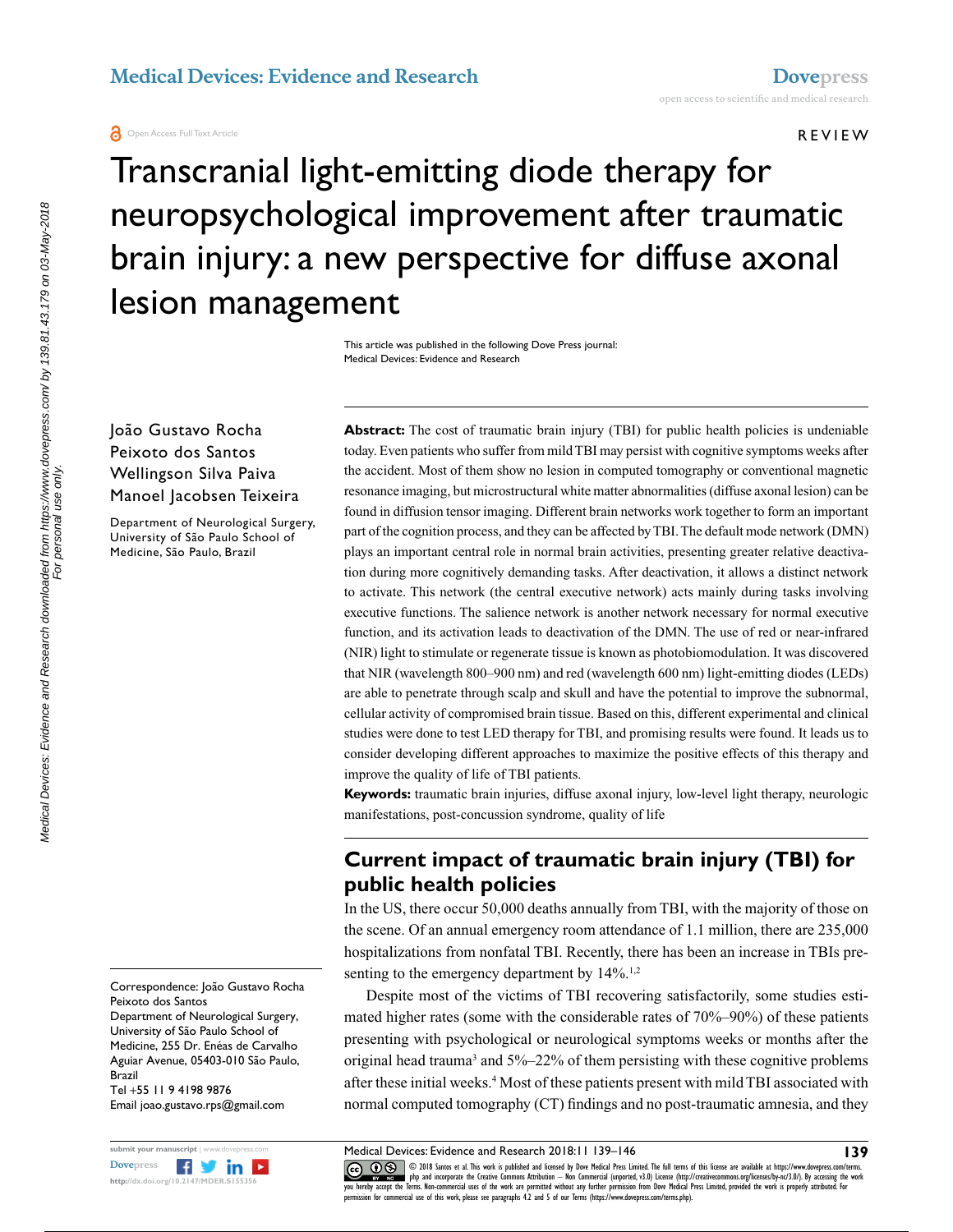normally present with complete resolution of post-traumatic symptoms within 1 month. However, ~30% of those with mild TBI and post-traumatic amnesia have persistent posttraumatic symptoms, and a significant number at 1-year postinjury have decreased functional outcome and disability.<sup>5</sup> The current data indicate that  $\sim$ 124,000 (43.1%) of people discharged with TBI from acute hospitalizations developed TBI-related long-term disability.<sup>6</sup> The definition of disability was given broadly, including inability or considerable difficulty in performing the activities of daily living, presenting post-injury symptoms, which prevented people from doing things they intended to do, and poor cognitive and mental health levels on standard measures focused on the findings from a previous population-based study.7

Despite these relevant rates, it is important to emphasize that they are likely underestimated, once they depend on hospitalizations only, and they do not include TBI treated in other settings or for which treatment was not sought.<sup>6</sup>

# **Relationship of TBI, neuropsychological disorders and radiological features**

Neuropsychological disorders include sleep problems (in 53% of patients),<sup>4</sup> irritability, apathy<sup>8</sup> and even diseases such as depression, obsessive–compulsive disorder (OCD) and anxiety syndromes.<sup>8-10</sup> Other common symptoms include headaches, balance problems, dizziness, fatigue and memory and attention difficulties.<sup>10</sup> This constellation of physical, emotional and cognitive symptoms is included in formal diagnostic criteria for postconcussion syndrome.10 These presentations affect every aspect of an individual's life, such as education, potential employment opportunities and even social and family relationships.11

Most brain lesions leading to these symptoms are not shown in structural CT or magnetic resonance imaging (MRI).4,12–14 However, abnormalities in the white matter (diffuse axonal lesion) could be found in diffusion tensor imaging (DTI) MRI scans.13,15 DTI is sensitive to detect water diffusion in the brain. Thus, DTI is used to find microstructural lesion in white matter tracts.<sup>16</sup> There are five white matter regions of interest where one can usually see lesions:

- 1. anterior corona radiata (41% of TBI cases),
- 2. uncinate fasciculus (29% of TBI cases),
- 3. genu of corpus callosum (21%),
- 4. inferior longitudinal fasciculus (21%) and
- 5. cingulum bundle (18%).17

Almost all the symptoms and signs following TBI are attributed to the loss of connectivity in the aforementioned tracts.<sup>12</sup>

# **Physiopathology of neurophysiological disorders after TBI**

Increasing focus has been directed to brain regions in which neural activity is greater during the baseline state than during an experimental task. This state is called deactivation. The finding that demonstrates such task-related relative decreases in activity across a broad range of cognitive tasks when compared with a baseline state is what reinforces the current attention to this default mode theory. Thus, the default mode network (DMN) forms an important part of the cognition process.18 Disruption of the DMN is clinically important, and abnormalities are observed in various neurological and psychiatric disorders.19

The power to regulate DMN functions seems to be a central point of normal brain activity, presenting greater relative deactivation seen during more cognitively demanding tasks.20 Problems associated with sustained attention after TBI, as revealed by behavioral inconsistency, are related to an increase in DMN activity.<sup>21</sup> DMN as two other highly specialized brain networks is important for cognition. Frequently, they have been seen dysregulated on resting-state functional connectivity magnetic resonance imaging (fMRI) scans in TBI.4

The DMN can be divided as follows<sup>22</sup>:

- 1. anterior areas in the medial frontal lobes (medial prefrontal cortex [mPFC]);
- 2. posterior areas in the medial parietal lobes (precuneus and posterior cingulate cortex [precun/PCC]) and posterolateral areas in the lateral parietal lobes (angular gyri) and
- 3. deep, medial temporal lobes/hippocampal areas.

The medial posterior portion of DMN (precun/PCC) needs to deactivate for normal cognitive function to occur. Thus, a distinct network called the central executive network (CEN) is used that can activate.<sup>21</sup>

The CEN is another network involved in the cognition process and is basically composed of two areas<sup>4</sup>:

- 1. the dorsolateral prefrontal cortex and
- 2. the posterior parietal cortex (mainly intraparietal sulcus area).

The CEN is a part of network that activates during functional MRI tasks involving executive functions (as salience network [SN]). Its activity is anticorrelated with DMN function.<sup>22</sup>

The last network affected in TBI cases is the SN. It consists of three areas<sup>4</sup>: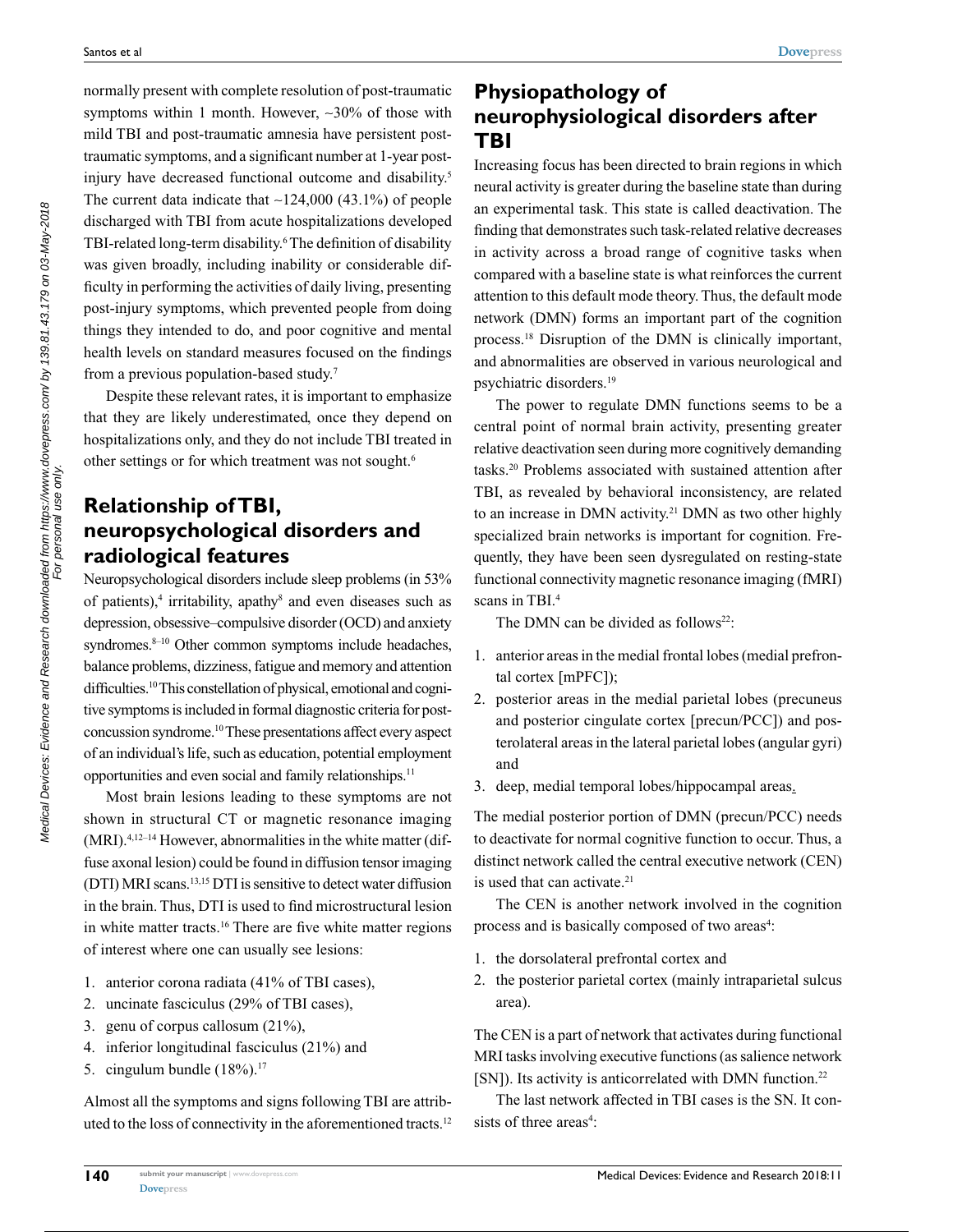- 1. anterior insulae;
- 2. presupplementary motor areas and
- 3. dorsal anterior cingulate cortex.

The SN is necessary for normal executive function and inhibition. It controls the DMN.<sup>23,24</sup>

A couple of papers studied the effects of near-infrared (NIR) light to improve cognition through inducing a brain resting state. NIR light promoted an increase in power in alpha, beta and gamma frequencies in electroencephalogram (EEG). These findings are consistent with a brain resting stage, which is implicated in improved cognition.<sup>25,26</sup>

# **Principles of red/NIR transcranial light-emitting diode (tLED) photobiomodulation (PBM)**

The process of using red or NIR light to stimulate or regenerate tissue is known as PBM. It was accidentally found out after the Hungarian Endre Mester tried to use laser beams (trying to repeat an experiment performed in Boston, Massachusetts) to destroy cancer that was experimentally implanted into a laboratory rat.27 The ruby laser that had been built was only a tiny fraction of the power of the laser that had previously been used in Boston by McGuff,<sup>28</sup> and he observed hair regrowth and wound healing in the stimulated area where tumor had been implanted.<sup>27</sup>

More than 30 years ago, it was also observed in cadaver studies that NIR (wavelength 800–900 nm) and red (wavelength 600 nm) LEDs are able to penetrate through scalp and skull (2%–3%, ~1 cm)<sup>29,30</sup> and have the potential to improve the subnormal, cellular activity of compromised brain tissue.

Currently, PBM is accepted as a therapeutic tool for infected, ischemic and hypoxic wounds and also presents positive effects in healing, reducing edema and inflammation, relieving pain, treating chronic inflammation and autoimmune diseases and recovering from ischemic heart disease and even attenuating the degeneration of optic nerve.<sup>31,32</sup> There are multiple studies for other pathological processes as TBI in course.<sup>4,27,33,34</sup>

Optimal therapeutic intervention was characterized by wavelengths within the far-red to NIR range (630–1064 nm) along with a minimal energy density of 4 J/cm<sup>2</sup>.<sup>35</sup> These wavelengths and energy density were proven to be effective at stimulating biological processes, and they act by four main actions:

1. Increasing adenosine triphosphate (ATP) production in the mitochondria.36,37 Which happens due to cytochrome c oxidase (CCO) increased effect. CCO absorbs light photon and avoids nitric oxide (NO) inhibitory effect on itself. Thus, the mitochondrial membrane potential is

increased; there will be more oxygen consumed, as soon as more glucose is metabolized and more production of ATP happens.<sup>36</sup>

- 2. Increasing regional cerebral blood flow.37,38
- 3. An anti-inflammatory effect by inhibiting microglial activation and also strong antioxidant effects (increase in mitochondrial superoxide dismutase).39,40
- 4. Signaling mediators and activation of transcription factors that cause changes in protein expression that last for some considerable time and explain long-lasting effect.<sup>28</sup>
- 5. Increasing neurogenesis and synaptogenesis (described in small animal studies treated with NIR in the acute-stage post-TBI).34,40

Besides these biological effects, the role of heating during transcranial laser therapy to influence the cognitive improvement results had not been investigated. To address this potential confounding factor, a recently published paper<sup>41</sup> studied 11 patients in whom a heat generator produced the same timedependent temperature alteration curve which the transcranial laser system produced at the same forehead location. A monitor was used to evaluate hemodynamic and metabolic changes in the forehead tissue near the thermal stimulation site before, during and after the heat stimulation. The results showed that CCO of the forehead tissue was not modified for this heat stimulation, and oxyhemoglobin changes were observed in comparison with laser stimulation. The authors concluded that heat was not responsible for cerebral hemodynamics and metabolic changes during transcranial laser therapy.<sup>41</sup>

The differentiation of a progenitor cell into a neuron is called neurogenesis. It usually occurs in the subventricular zone and hippocampus. It is not such a rare event in the brain as we once thought it was.42 The formation of new synapses is the process called *synaptogenesis*. It is one of the brain recovery mechanisms after TBI.43 NIR transcranial photobiomodulation (tPBM) was used to treat mice with acute severe TBI in current small studies, and these studies have supported the notion that tPBM increases neurogenesis and synaptogenesis. Beginning the protocol 4 h post TBI, they found that there was a significantly better recovery at 28 days post TBI in mice receiving NIR tPBM treatments thrice daily when compared to controls. The neurogenesis was noted to be increased when measured by immunofluorescence staining of brain sections.<sup>44</sup>

The respiratory mitochondrial enzyme CCO is the primary infrared photoacceptor in cells. Its increased activity after PBM is followed by increased hemoglobin oxygenation, explaining its role on neuromodulation.<sup>45</sup>

The brain imaging technique established compared to functional MRI is functional NIR spectroscopy (fNIRS),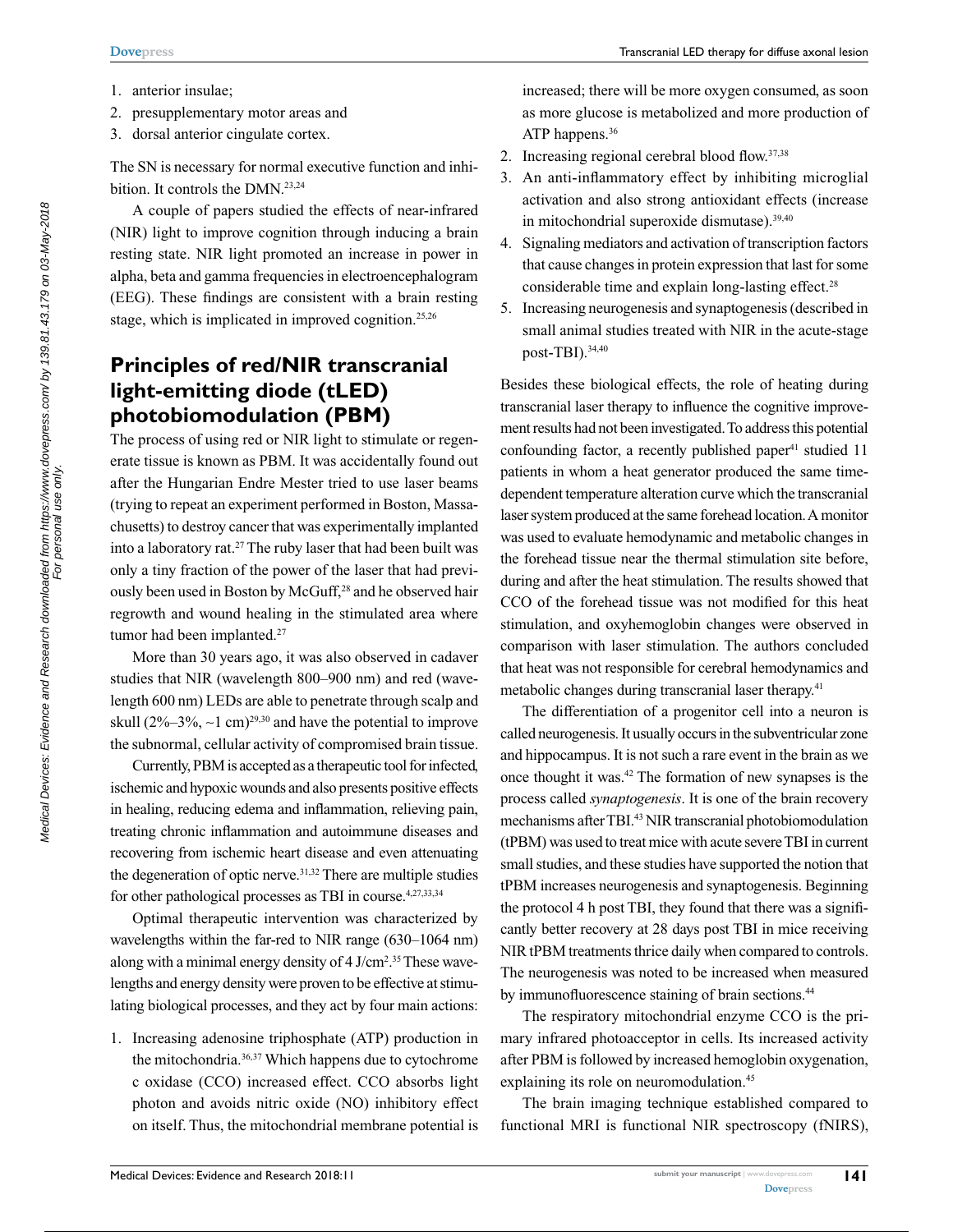which uses  $700-900$  nm light.<sup>46</sup> The estimated mean of penetration depth (5% remaining intensity) of NIR light through the scalp and skull is  $23.6 \pm 0.7$  mm.<sup>47-49</sup> Penetration also depends on the anatomical region of the skull and wavelength.<sup>50,51</sup> Wavelength is the most important parameter that governs the depth of penetration of laser light into tissue. Living tissues' absorption and scattering coefficients are higher at lower wavelength; thus, NIR light penetrates more deeply that red light and so on.<sup>52</sup> In tPBM application, NIR light is frequently used on the forehead (penetration is easier – no hair, longer wavelength). $27$ 

The clinical effects of PBM were tested in many studies. A controlled study with 20 patients (and >20 patients for the control group) using low-level laser stimulation (1024 nm wavelength) could demonstrate enhancement in sustained attention and short-term memory.<sup>53</sup>

With a similar approach, another paper was published using a low-level laser therapy with a specific wavelength (1024 nm) in 15 controlled patients. Its results suggested that transcranial laser stimulation improves executive function and may have exciting potential for treating neuropsychological disorders deficits.<sup>54</sup>

Two types of category learning structures have been studied: rule based and information integration. These category learning structures are related to two dissociable neural systems, and both rely on the network of brain regions: a reflective system (optimal for rule-based structures and highly reliant on processing on prefrontal cortex) and a reflexive system (optimal for information integration and reliant on processing on striatum). Testing the effects of transcranial infrared laser stimulation on these systems, it was found that prefrontal rule-based learning was improved as compared to placebo, but the same did not happen for striatum information-integration learning as compared to placebo.<sup>45</sup>

### **Experimental and clinical studies with red/NIR tLED for TBI**

The first described TBI animal model treated with tLED therapy was done with mice, which were subjected to head cerebral contusion and received 808 nm NIR/red lightemitting diode (LED). Only one tLED section 4 h after the injury reduced a considerably size of the post-injury area by 90%, and neurological severity scores were significantly lower at 28 days for laser-treated mice.<sup>55</sup> Mice receiving 6 min daily tLED session for 10 days reverted deficits in working memory tests.<sup>56</sup>

An open protocol with PBM in a two-case study with tLED designed to improve cognitive function in chronic mild

TBI patients also found considerable improvements in verbal learning, executive function and memory.<sup>17</sup>

Increasing the number of patients with chronic mild TBI, the same author of the previous quoted study published positive results for 11 patients submitted to 18 outpatient sessions, starting at 10 months to 8 years post TBI. Each LED cluster head (5.35 cm diameter, 500 mW, 22.2 mW/cm2 ) was applied during 10 minutes to every 11 scalp placements (13 J/cm<sup>2</sup>). Improvements were evidenced in executive function and sleep and fewer post-traumatic stress disorders.<sup>57</sup>

Other series of two patients submitted to 18 red/NIR tLED treatments  $(500 \text{ mW}, 22.2 \text{ mW/cm}^2, 22.48 \text{ cm}^2 \text{ per})$ treatment area) in chronic TBI patients (who began tLED at 10 months–8 years post TBI) showed improvements in cognition (mainly executive function and verbal memory).<sup>58</sup>

Resting state fMRI scans have been obtained before and after 18 tLED treatments (26 J/cm<sup>2</sup> per LED cluster head placement red/NIR, 500 mW, 22.2 mW/cm2 ) in left-hemisphere stroke patients with chronic aphasia, which showed significant increases in "naming ability" and significantly increased correlations between pairs of cortical nodes within each of three separate networks (DMN, CEN, SN) post tLED.<sup>4</sup>

Another study using a high-power NIR laser (10–15W at 810 and 980 nm) to treat a moderate TBI patient through 20 NIR applications over a 2-month period showed decreased headache, depression, anxiety and insomnia, whereas cognition and quality of life improved, accompanied by changes in the single-photon emission computed tomography (SPECT) imaging.<sup>59</sup> A summary of these studies is given in Table 1.

It is important to emphasize that these clinical studies with LED therapy for TBI were neither controlled nor randomized. Thus, their conclusion may simply be due to chance. Randomized, controlled studies are necessary for further conclusions.

Safety of PBM was tested in different studies. One of the first concerns was the cortical temperature during stimulation. A rabbit study in which NIR laser therapy (continuous wave energy 15 J/cm<sup>2</sup> at 808 nm wavelength) was applied for 10 min showed a cortical temperature increase under the laser probe by  $0.8^{\circ}$ C $-1.8^{\circ}$ C during treatment.<sup>60</sup> Human studies were also performed to test the safety of this therapy, and no adverse events could be related to PBM.<sup>61,62</sup> These studies and others describe no short- or long-term detrimental effects.17,57,58 Low-level laser system (PBM) is registered in the Food and Drug Administration, and adverse effects described are ocular injuries, electrical shock and unintended cell damage.<sup>17,57,63</sup>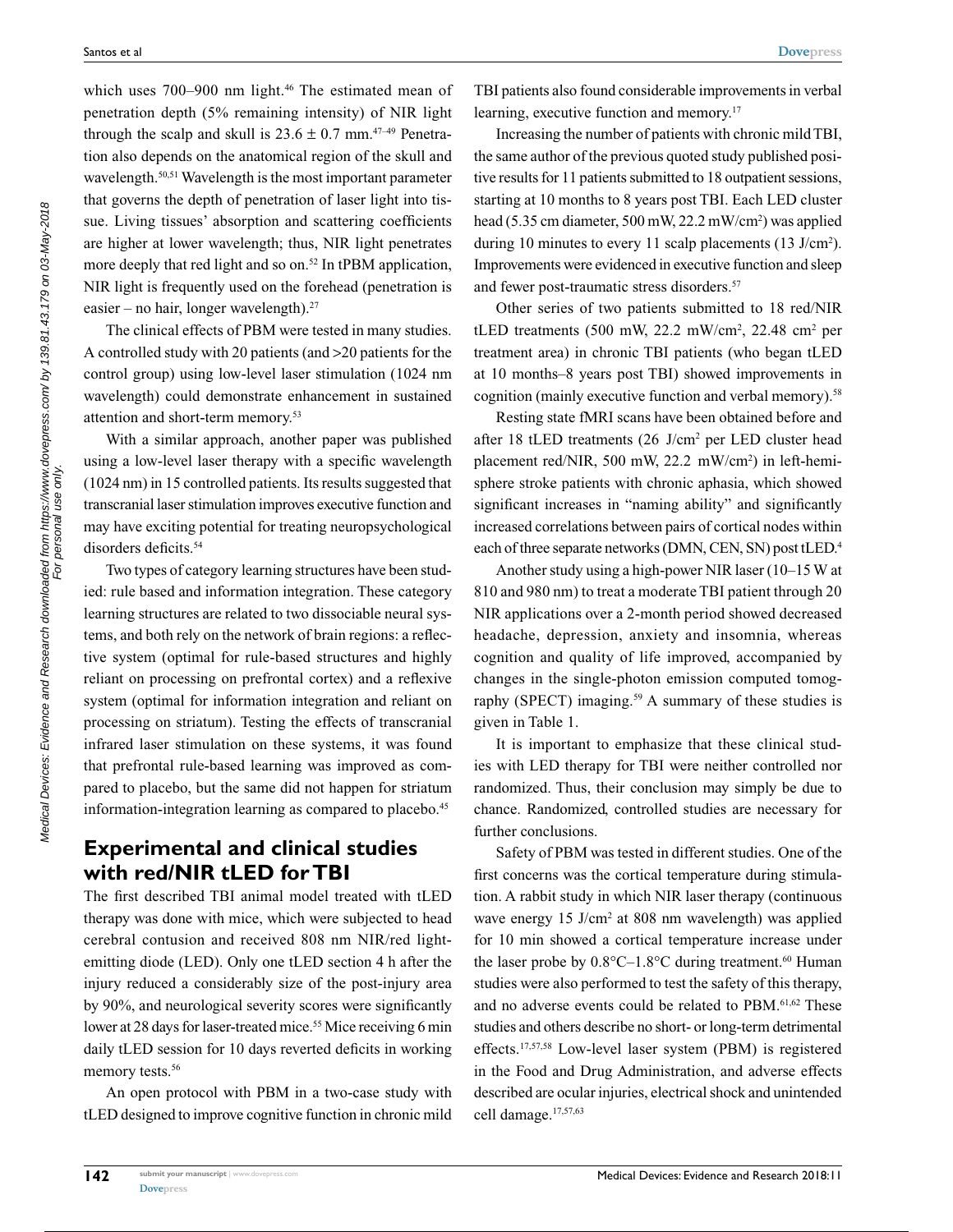| Table I Studies involving PBM for TBI            |             |           |                                                       |                                       |                                           |                                       |                                                                                                                                                          |                                                                                                                                                                                                                                                            |
|--------------------------------------------------|-------------|-----------|-------------------------------------------------------|---------------------------------------|-------------------------------------------|---------------------------------------|----------------------------------------------------------------------------------------------------------------------------------------------------------|------------------------------------------------------------------------------------------------------------------------------------------------------------------------------------------------------------------------------------------------------------|
| Reference<br>(year)                              | Subject     | Condition | $\lambda$ (nm)                                        | Power<br>$\widehat{\boldsymbol{\xi}}$ | (mW/cm <sup>2</sup> )<br>density<br>Power | Energy<br>density<br>Ucm <sup>2</sup> | Duration                                                                                                                                                 | Main outcome                                                                                                                                                                                                                                               |
| Oron et al <sup>55</sup><br>(2007)               | Mice        | TBI model | 808                                                   | 0.2                                   | 10 and 20                                 | $1.2 - 2.4$                           | 2 min (unique)                                                                                                                                           | Significant changes in neurological severity score from 5 up to 28 days<br>after TBI. Lesion volume of the laser-treated mice was significantly<br>lower (1.4%) than that of the nontreated group (12.1%)                                                  |
| Wu et al <sup>56</sup><br>(2010)                 | Mice        | TBI model | 660, 810 and 980                                      | $\mathbf I$                           | 50                                        | 36                                    | 4 min (unique)                                                                                                                                           | histological examination of the brains at sacrifice revealed less lesion<br>Mice with moderate to severe TBI had a significant improvement in<br>neurological severity score over the course of the follow-up, and<br>area compared to untreated controls. |
| Naeser et al <sup>17</sup><br>(2011)             | 2 patients  | 戸         | 9 red 633-nm<br>diodes and 52<br>NIR 870-nm<br>diodes | S.O                                   | <b>SO</b>                                 | $\frac{33}{2}$                        | during 8 months<br>17 min weekly                                                                                                                         | Improvement in executive function (inhibition, inhibition accuracy) and<br>memory, as well as reduction in post-traumatic stress disorder                                                                                                                  |
| Naeser et al <sup>57</sup><br>(2014)             | II patients | 펻         | diodes and 52<br>9 red 633-nm<br>NIR 870-nm<br>diodes | $\frac{5}{2}$                         | 22.2                                      | ≏                                     | during 6 weeks)<br>times per week<br>18 sessions (3                                                                                                      | Improved sleep and fewer post-traumatic stress disorder                                                                                                                                                                                                    |
| et al <sup>s8</sup> (2014)<br>Bogdanova          | 2 patients  | ΓØΙ       |                                                       | 50                                    | 22.2                                      | ≅                                     | during 6 weeks)<br>times per week<br>18 sessions (3                                                                                                      | Improved executive function, verbal memory, sleep efficiency and<br>depression                                                                                                                                                                             |
| and Morries <sup>59</sup><br>Henderson<br>(2015) | I patient   | FØI       | 810 and 980                                           | $10 - 15$                             | $\mathbf{I}$                              | $\mathbf{I}$                          | 20 sessions during<br>2 months                                                                                                                           | to improve based on the changes in the SPECT by quantitative analysis<br>cognition and quality of life improved. Neurological function appeared<br>Decreased depression, anxiety, headache and insomnia, whereas                                           |
|                                                  |             |           |                                                       |                                       |                                           |                                       | Abbreviations: PBM, photobiomodulation; TBI, traumatic brain injury; NIR, near infrared; min, minute; SPECT, single-photon emission computed tomography. |                                                                                                                                                                                                                                                            |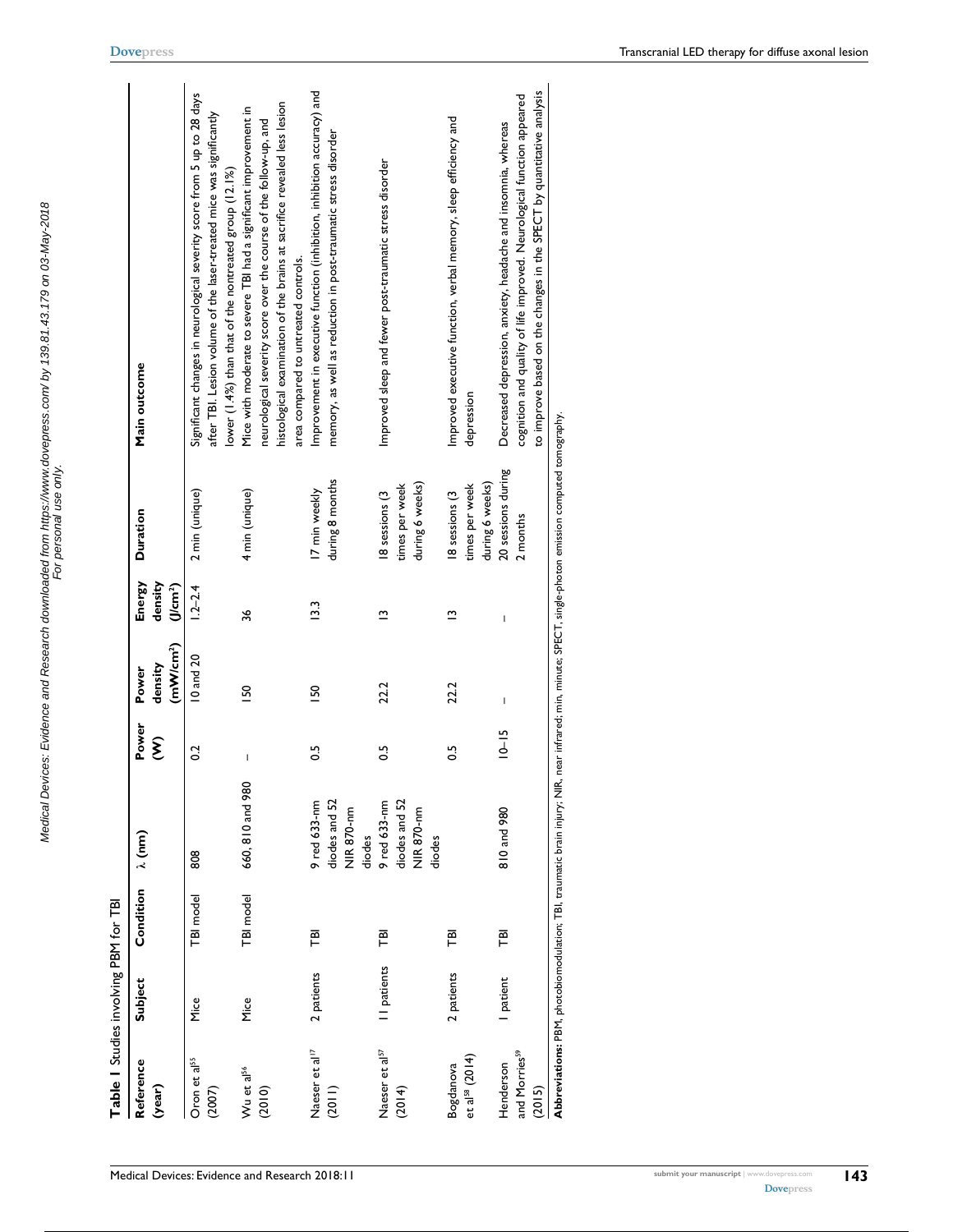# **Conclusion**

It is essential to have a rehabilitation plan, considering the morbidity due to TBI, preferably multi-professional, in order to get the maximum degree of recovery of neuropsychological activities. tLED therapy is an interesting approach to this, since it allows researchers to study the activity of the human brain in real time and finally to guide the patient's brain to plastic changes.64

There are different approaches for treatment of neuropsychological symptoms after TBI beyond PBM. Pharmacological treatments target the modulation of major neurotransmitter systems – dopaminergic, serotonergic, noradrenergic, acetylcholinergic and glutamatergic. Serotonin reuptake inhibitors act for depression secondary to TBI. Modulation of the dopaminergic system improves alertness, attention and cognitive processing speed. Cognitive and memory impairments may reflect the disruption of cholinergic function, and the effects of anticholinergic agents support this contention.65

Repetitive transcranial magnetic stimulation (rTMS) induces changes in cortical excitability, leading to reorganization of the network responsible for impaired function.<sup>64</sup> Some studies have found cognitive improvements after rTMS.<sup>66</sup> Transcranial direct current stimulation is another therapy for TBI rehabilitation based on brain excitability modulation via low-amplitude (0.5–2 mA) direct current through the scalp, and Demirtas-Tatlidede et al demonstrated its role in the facilitation of several cognitive domains.<sup>67</sup>

There is still a lot to understand and study about this new technology (PBM), but it is undeniable that its results are interesting so far. There are many questions that need to be elucidated such as duration of treatment, when to start and if all TBI patients should be treated or only a few of them depending on their characteristics. Answers like these may only be available after randomized clinical trials. However, the displayed data demonstrate that tLED therapy may be considered as a promising treatment for improvement in the quality of life of TBI patients.

### **Acknowledgments**

This research did not receive any specific grant from funding agencies in the public, commercial or not-for-profit sectors.

# **Disclosure**

The authors report no conflicts of interest in this work.

### **References**

1. Langlois JA, Rutland-Brown W, Thomas KE, Xi YL. Incidence of traumatic brain injury in the United States, 2003. *J Head Trauma Rehabil*. 2006;21(6):544–548.

- 2. Centers for Disease Control and Prevention [webpage on Internet]. Atlanta: National Center for Injury Prevention and Control [updated January 22, 2016; cited January 22, 2016]. Available from: https://www. cdc.gov/traumaticbraininjury/data/rates.html. Accessed October 17, 2017.
- 3. Shafiei E, Fakharian E, Omidi A, Akbari H, Delpisheh A. Effect of mild traumatic brain injury and demographic factors on psychological outcome. *Arch Trauma Res*. 2016;5(2):e29729.
- 4. Naeser MA, Hamblin MR. Traumatic brain injury: a major medical problem that could be treated using transcranial, red/near-infrared LED photobiomodulation. *Photomed Laser Surg*. 2015;33(9):443–446.
- 5. Dikmen S, McLean A Jr, Temkin NR, Wylen AR. Neuropsychologic outcome at one-month postinjury. *Arch Phys Med Rehabil*. 1986;67(8):507–513.
- 6. Corrigan JD, Selassie AW, Orman JA. The epidemiology of traumatic brain injury. *J Head Trauma Rehabil*. 2010;25(2):72–80.
- 7. Selassie AW, Zaloshnja E, Langlois JA, Miller T, Jones P, Steiner C. Incidence of long-term disability following traumatic brain injury hospitalization in the United States. *J Head Trauma Rehabil*. 2008;23(2):123–131.
- 8. Alway Y, McKay A, Ponsford J, Schönberger M. Expressed emotion and its relationship to anxiety and depression after traumatic brain injury. *Neuropsychol Rehabil*. 2012;22(3):374–390.
- 9. Schönberger M, Ponsford J, Gould KR, Johnston L. The temporal relationship between depression, anxiety, and functional status after traumatic brain injury: a cross-lagged analysis. *J Int Neuropsychol Soc*. 2011;17(5):781–787.
- 10. Donnell AJ, Kim MS, Silva MA, Vanderploeg RD. Incidence of postconcussion symptoms in psychiatric diagnostic groups, mild traumatic brain injury, and comorbid conditions. *Clin Neuropsychol*. 2012;26(7):1092–1101.
- 11. Yeates KO, Taylor HG, Walz NC, Stancin T, Wade SL. The family environment as a moderator of psychosocial outcomes following traumatic brain injury in young children. *Neuropsychology*. 2010;24(3):345–356.
- 12. Niogi SN, Mukherjee P, Ghajar J, et al. Extent of microstructural white matter injury in postconcussive syndrome correlates with impaired cognitive reaction time: a 3T diffusion tensor imaging study of mild traumatic brain injury. *AJNR Am J Neuroradiol*. 2008;29(5):967–973.
- 13. Lipton ML, Gellella E, Lo C, Gold T, Ardekani BA, Shifteh K, Bello JA, Branch CA. Multifocal white matter ultrastructural abnormalities in mild traumatic brain injury with cognitive disability: a voxel-wise analysis of diffusion tensor imaging. *J Neurotrauma*. 2008;25(11):1335–1342.
- 14. Cantu RC. Concussion classification: ongoing controversy. In: Slobounov S, Sebastianelli W, editors. *Foundations of Sports-Related Brain Injuries*. New York, NY: Springer Science and Business Media, Inc.; 2006:87–110.
- 15. Bazarian JJ, Zhong J, Blyth B, Zhu T, Kavcic V, Peterson D. Diffusion tensor imaging detects clinically important axonal damage after mild traumatic brain injury: a pilot study. *J Neurotrauma*. 2007;24(9): 1447–1459.
- 16. Basser PJ, Pierpaoli C. Microstructural and physiological features of tissues elucidated by quantitative-diffusion-tensor MRI. *J Magn Reson B*. 1996;111(3):209–219.
- 17. Naeser MA, Saltmarche A, Krengel MH, Hamblin MR, Knight JA. Improved cognitive function after transcranial, light-emitting diode treatments in chronic, traumatic brain injury: two case reports. *Photomed Laser Surg*. 2011;29(5):351–358.
- 18. Greicius MD, Krasnow B, Reiss AL, Menon V. Functional connectivity in the resting brain: a network analysis of the default mode hypothesis. *Proc Natl Acad Sci U S A*. 2003;100(1):253–258.
- 19. Greicius M. Resting-state functional connectivity in neuropsychiatric disorders. *Curr Opin Neurol*. 2008;21(4):424–430.
- 20. Singh KD, Fawcett IP. Transient and linearly graded deactivation of the human default-mode network by a visual detection task. *Neuroimage*. 2008;41(1):100–112.
- 21. Bonnelle V, Leech R, Kinnunen KM, et al. Default mode network connectivity predicts sustained attention deficits after traumatic brain injury. *J Neurosci*. 2011;31(38):13442–13451.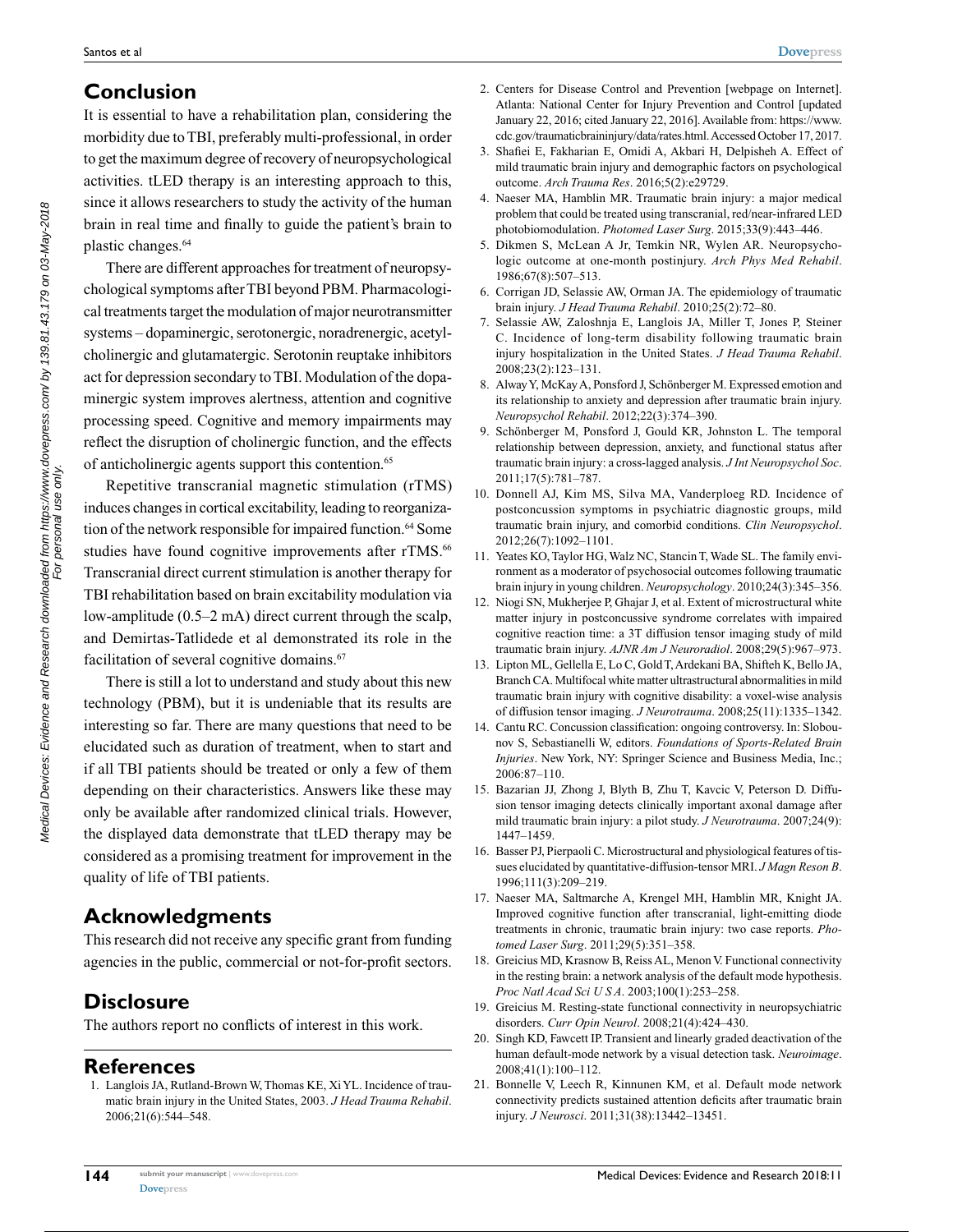- **[Dovepress](www.dovepress.com)**
- 22. Sherman LE, Rudie JD, Pfeifer JH, Masten CL, McNealy K, Dapretto M. Development of the default mode and central executive networks across early adolescence: a longitudinal study. *Dev Cogn Neurosci*. 2014;10: 148–159.
- 23. Bonnelle V, Ham TE, Leech R, et al. Salience network integrity predicts default mode network function after traumatic brain injury. *Proc Natl Acad Sci U S A*. 2012;109(2):4690–4695.
- 24. Menon V, Uddin LQ. Saliency, switching, attention and control: a network model of insula function. *Brain Struct Funct*. 2010;214(5–6):655–667.
- 25. Wang X, Dmochowski J, Husain M, et al. Transcranial infrared brain stimulation modulates EEG alpha power. *Brain Stimulat*. 2017;10(4):e67–e69.
- 26. Vargas E, Barrett DW, Saucedo CL, et al. Beneficial neurocognitive effects of transcranial laser in older adults. *Lasers Med Sci*. 2017;32(5):1153–1162.
- 27. Hamblin MR. Shining light on the head: photobiomodulation for brain disorders. *BBA Clin*. 2016;6:113–124.
- 28. De Freitas LF, Hamblin MR. Proposed mechanisms of photobiomodulation or low-level light therapy. *IEEE J Sel Top Quantum Electron*. 2016;22(3):7000417.
- 29. Wan S, Parrish JA, Anderson RR, Madden M. Transmittance of nonionizing radiation in human tissues. *Photochem Photobiol*. 1981;34:679–681.
- 30. Pitzschke A, Lovisa B, Seydoux O, et al. Red and NIR light dosimetry in the human deep brain. *Phys Med Biol*. 2015;60(7):2921–2937.
- 31. Whelan HT, Smits RL Jr, Buchman EV, et al. Effects of NASA lightemitting diode irradiation on wound healing. *J Clin Laser Med Surg*. 2001;19:305–314.
- 32. Oron U, Yaakobi T, Oron A, et al. Attenuation of infarct size in rats and dogs after myocardial infarction by low-energy laser irradiation. *Lasers Surg Med*. 2001;28(3):204–211.
- 33. Naeser M, Ho M, Martin PE, et al. Improved language after scalp application of red/near-infrared light-emitting diodes: pilot study supporting a new, noninvasive treatment for chronic aphasia. *Proc Soc Behav Sci*. 2012;61:138–139.
- 34. Xuan W, Vatansever F, Huang L, Hamblin MR. Transcranial low-level laser therapy enhances learning, memory, and neuroprogenitor cells after traumatic brain injury in mice. *J Biomed Opt*. 2014;19(10):108003.
- 35. Desmet KD, Paz DA, Corry JJ, et al. Clinical and experimental applications of NIR-LED photobiomodulation. *Photomed Laser Surg*. 2006;24(2):121–128.
- 36. Wang X, Tian F, Soni SS, Gonzalez-Lima F, Liu H. Interplay between up-regulation of cytochrome-c-oxidase and hemoglobin oxygenation induced by near-infrared laser. *Sci Rep*. 2016;6:30540.
- 37. Wang X, Tian F, Reddy DD, et al. Up-regulation of cerebral cytochromec-oxidase and hemodynamics by transcranial infrared laser stimulation: a broadband near infrared spectroscopy study. *J Cereb Blood Flow Metab*. 2017;37(12):3789–3802.
- 38. Tian F, Hase SN, Gonzalez-Lima F, Liu H. Transcranial laser stimulation improves human cerebral oxygenation. *Lasers Surg Med*. 2016;48(4):343–349.
- 39. Khuman J, Zhang J, Park J, Carroll JD, Donahue C, Whalen MJ. Lowlevel laser light therapy improves cognitive deficits and inhibits microglial activation after controlled cortical impact in mice. *J Neurotrauma*. 2012;29(2):408–417.
- 40. Sompol P, Xu Y, Ittarat W, Daosukho C, St Clair D. NF-kappa B-associated MnSOD induction protects against beta-amyloid-induced neuronal apoptosis. *J Mol Neurosci*. 2006;29:279–288.
- 41. Wang X, Reddy DD, Nalawade SS, Pal S, Gonzalez-Lima F, Liu H. Impact of heat on metabolic and hemodynamic changes in transcranial infrared laser stimulation measured by broadband near-infrared spectroscopy. *Neurophotonics*. 2017;5(1):011004.
- 42. Richardson RM, Sun D, Bullock MR. Neurogenesis after traumatic brain injury. *Neurosurg Clin N Am*. 2007;18(1):169–181.
- 43. Naeser MA, Martins PI, Ho MD, et al. Transcranial, red/near-infrared light-emitting diode therapy to improve cognition in chronic traumatic brain injury. *Photomed Laser Surg*. 2016;34(12):610–626.
- 44. Xuan W, Agrawal T, Huang L, Gupta GK, Hamblin MR. Low-level laser therapy for traumatic brain injury in mice increases brain derived neurotrophic factor (BDNF) and synaptogenesis. *J Biophotonics*. 2015;8(6):502–511.
- 45. Blanco NJ, Saucedo CL, Gonzalez-Lima F. Transcranial infrared laser stimulation improves rule-based, but not information-integration, category learning in humans. *Neurobiol Learn Mem*. 2017;139: 69–75.
- 46. Cui X, Bray S, Bryant DM, Glover GH, Reiss AL. A quantitative comparison of NIRS and fMRI across multiple cognitive tasks. *Neuroimage*. 2011;54(4):2808–2821.
- 47. Haeussinger FB, Heinzel S, Hahn T, Schecklmann M, Ehlis AC, Fallgatter AJ. Simulation of near-infrared light absorption considering individual head and prefrontal cortex anatomy: implications for optical neuroimaging. *PLoS One*. 2011;6(10):e26377.
- 48. Strangman GE, Zhang Q, Li Z. Scalp and skull influence on near infrared photon propagation in the Colin 27 brain template. *Neuroimage*. 2014;85(Pt 1):136–149.
- 49. Okada E, Delpy DT. Near-infrared light propagation in an adult head model. II. Effect of superficial tissue thickness on the sensitivity of the near-infrared spectroscopy signal. *Appl Opt*. 2003;42(16): 2915–2922.
- 50. Jagdeo JR, Adams LE, Brody NI, Siegel DM. Transcranial red and near infrared light transmission in a cadaveric model. *PLoS One*. 2012;7(10):e47460.
- 51. Tedford CE, DeLapp S, Jacques S, Anders J. Quantitative analysis of transcranial and intraparenchymal light penetration in human cadaver brain tissue. *Lasers Surg Med*. 2015;47(4):312–322.
- 52. Hashmi JT, Huang Y-Y, Sharma SK, et al. Effect of pulsing in low-level light therapy. *Lasers Surg Med*. 2010;42(6):450–466.
- 53. Barrett DW, Gonzalez-Lima F. Transcranial infrared laser stimulation produces beneficial cognitive and emotional effects in humans. *Neuroscience*. 2013;230:13–23.
- 54. Blanco NJ, Maddox WT, Gonzalez-Lima F. Improving executive function using transcranial infrared laser stimulation. *J Neuropsychol*. 2017;11(1):14–25.
- 55. Oron A, Oron U, Streeter J, et al. Low-level laser therapy applied transcranially to mice following traumatic brain injury significantly reduces long-term neurological deficits. *J Neurotrauma*. 2007;24(4): 651–656.
- 56. Wu Q, Huang Y-Y, Dhital S, et al. Low level laser therapy for traumatic brain injury. *SPIE Proc*. 2010;7552:755206–755208.
- 57. Naeser MA, Zafonte R, Krengel MH, et al. Significant improvements in cognitive performance post-transcranial, red/near-infrared light-emitting diode treatments in chronic, mild traumatic brain injury: open-protocol study. *J Neurotrauma*. 2014;31(11):1008–1017.
- 58. Bogdanova Y, Martin P, Ho MD, et al. LED therapy improves sleep and cognition in chronic moderate TBI: pilot case studies. *Arch Phys Med Rehabil*. 2014;95:e77.
- 59. Henderson TA, Morries LD. SPECT perfusion imaging demonstrates improvement of traumatic brain injury with transcranial near-infrared laser phototherapy. *Adv Mind Body Med*. 2015;29(4):27–33.
- 60. Lapchak PA. Transcranial near-infrared laser therapy applied to promote clinical recovery in acute and chronic neurodegenerative diseases. *Expert Rev Med Devices*. 2012;9(1):71–83.
- 61. Zivin JA, Albers GW, Bornstein N, et al. Effectiveness and safety of transcranial laser therapy for acute ischemic stroke. *Stroke*. 2009;40(4):1359–1364.
- 62. Hashmi JT, Huang Y-Y, Osmani BZ, Sharma SK, Naeser MA, Hamblin MR. Role of low-level laser therapy in neurorehabilitation. *PM R*. 2010;2(12 Suppl 2):S292–S305.
- 63. U.S. Food and Drug Administration [webpage on Internet]. Silver Spring: Guidance for Industry and FDA Staff – Class II Special Controls Guidance Document: Low Level Laser System for Aesthetic Use [cited April 14, 2011]. Available from: https://www.fda.gov/RegulatoryInformation/Guidances/ucm251260.htm#5. Accessed November 10, 2017.